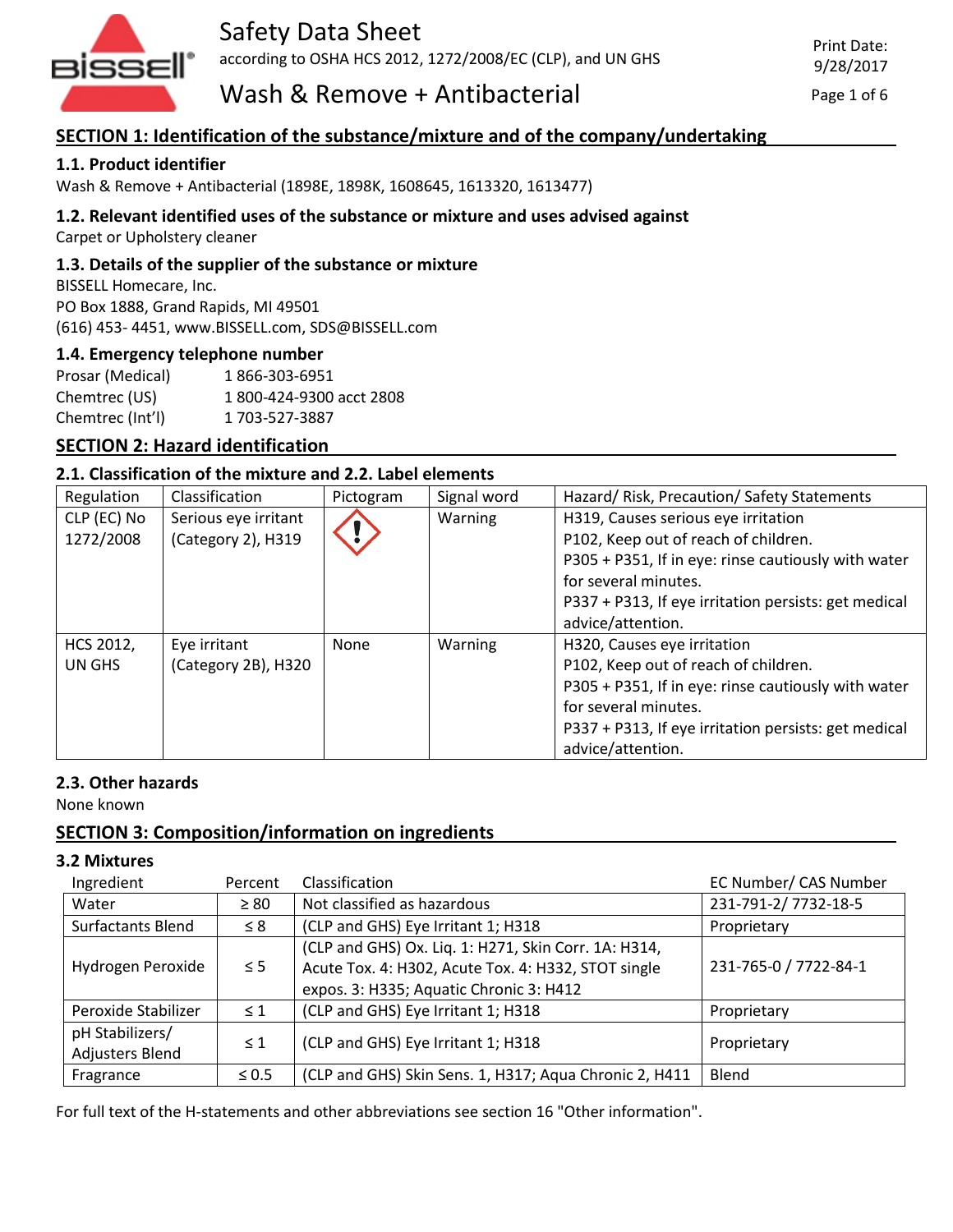

# Wash  $\&$  Remove + Antibacterial  $\qquad \qquad$  Page 2 of 6

#### **SECTION 4: First aid measures**

#### **4.1. Description of first aid measures**

Inhalation: remove person to fresh air. If you are concerned, get medical advice.

Skin contact: wash with soap and water. If you are concerned, get medical advice.

Eye contact: flush with large amounts of water. Remove contact lenses if easy to do. Continue rinsing. If signs/symptoms persist, get medical attention.

If swallowed: rinse mouth, drink 1-2 glasses of water, do not induce vomiting. If you are concerned, get medical advice. Never give anything by mouth to an unconscious person.

#### **4.2. Most important symptoms and effects, both acute and delayed**

See Section 11.1 Information on toxicological effects

**4.3. Indication of any immediate medical attention and special treatment required** Not applicable

#### **SECTION 5: Fire-fighting measures**

#### **5.1. Extinguishing media**

Non-combustible. Use a fire fighting agent suitable for surrounding fire.

#### **5.2. Special hazards arising from the substance or mixture**

None inherent in this product. Hazardous decomposition during combustion: carbon monoxide, carbon dioxide, irritant vapors or gases, oxides of sulphur and oxygen.

#### **5.3. Advice for fire-fighters**

No special protective actions for fire-fighters are anticipated.

#### **SECTION 6: Accidental release measures**

#### **6.1. Personal precautions, protective equipment and emergency procedures**

Avoid contact with skin and eyes.

#### **6.2. Environmental precautions**

Do not empty into drains / surface water / ground water

#### **6.3. Methods and material for containment and cleaning up**

Remove with liquid-absorbing material (sand, peat, sawdust). Wash away residue with plenty of water. Dispose of contaminated material as waste according to Chapter 13.

#### **6.4. Reference to other sections**

Refer to Section 8 and Section 13 for more information

#### **SECTION 7: Handling and storage**

#### **7.1. Precautions for safe handling**

Avoid skin and eye contact. See advice in chapter 8

#### **7.2. Conditions for safe storage including any incompatibilities**

Keep out of the reach of children. Store in closed original container in a well-ventilated place

#### **7.3. Specific end use(s)**

See information in Section 7.1 and 7.2 for handling and storage recommendations. See Section 8 for exposure controls and personal protection recommendations.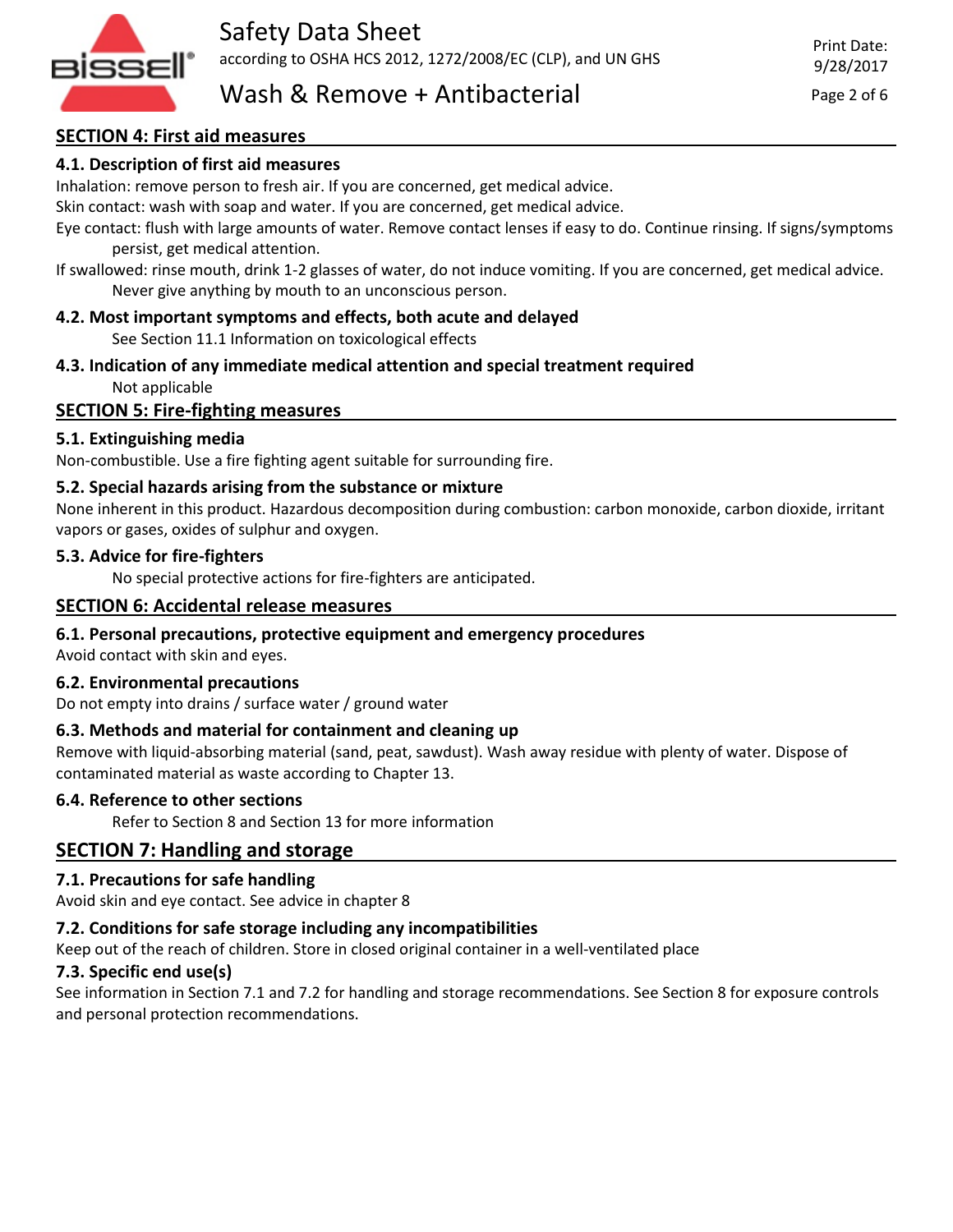

### **SECTION 8: Exposure controls/personal protection**

### **8.1 Control parameters**

Occupational exposure limits, If a component is disclosed in section 3 but does not appear in the table below, an occupational exposure limit is not available for the component.

| Ingredient                              | PPM           | mg/m <sup>3</sup> | Tvpe                                       | Remark              |
|-----------------------------------------|---------------|-------------------|--------------------------------------------|---------------------|
| Hydrogen Peroxide 231-765-0 / 7722-84-1 | <u>. на п</u> |                   | Time weighted average; TWA                 | OSHA, NIOSH, UK HSE |
| Hydrogen Peroxide 231-765-0 / 7722-84-1 |               |                   | ' Short-term exposure limit; STEL   UK HSE |                     |

UK HSE : UK Health and Safety Commission

Biological limit values: No biological limit values exist for any of the components listed in Section 3

#### **8.2. Exposure controls**

#### **8.2.1. Engineering controls**

Use general dilution ventilation and/or local exhaust ventilation to control airborne exposures to below relevant Exposure Limits and/or control dust/fume/gas/mist/vapours/spray.

#### **8.2.2. Personal protective equipment (PPE)**

Eye/face protection

None required.

#### Skin/hand protection

Select and use gloves and/or protective clothing approved to relevant local standards to prevent skin contact based on the results of an exposure assessment. Selection should be based on use factors such as exposure levels, concentration of the substance or mixture, frequency and duration, physical challenges such as temperature extremes, and other use conditions. Consult with your glove and/or protective clothing manufacturer for selection of appropriate compatible gloves/protective clothing.

Gloves made from the following material(s) are recommended: Material Thickness (mm) Breakthrough Time Neoprene No data available No data available Nitrile rubber. No data available No data available

Respiratory protection: None required

#### **SECTION 9: Physical and chemical properties**

#### **9.1. Information on basic physical and chemical properties**

| Appearance                  | Clear, light-straw liquid |
|-----------------------------|---------------------------|
| Physical state              | Liquid                    |
| Odor                        | Pleasant                  |
| <b>Odor Threshold</b>       | $> 50$ mg/ m3             |
| рH                          | $1.0 - 1.6$               |
| <b>Flash Point</b>          | Not flammable             |
| <b>Melting Point/Range</b>  | Not applicable            |
| Freezing point              | 0°C, 32°F                 |
| <b>Boiling Point/Range</b>  | 100 °C, 212°F             |
| Autoignition                | None                      |
| Temperature                 |                           |
| Flammability Limits in Air  | Not flammable             |
| <b>Explosive properties</b> | Not explosive             |

| Oxidizing properties    | Not oxidizing according to<br><b>Regulation (CE) No</b> |
|-------------------------|---------------------------------------------------------|
|                         | 1272/2008                                               |
| Vapor pressure          | $<$ 17.5 mmHg @ 20°C                                    |
| Vapor density           | No information available                                |
| Density                 | 1.05 g/mL @ 20 $°C$                                     |
| Partition coefficient   | $< 1$ Kow                                               |
| Water solubility        | Completely Soluble@20<br>°C                             |
| Viscosity               | < 20 cP @ 20C                                           |
| <b>Evaporation rate</b> | $>1$ (BuAc = 1)                                         |
| Decomposition           | None                                                    |

#### **9.2. Other information**

Volatile organic compounds (VOC) 0 g/l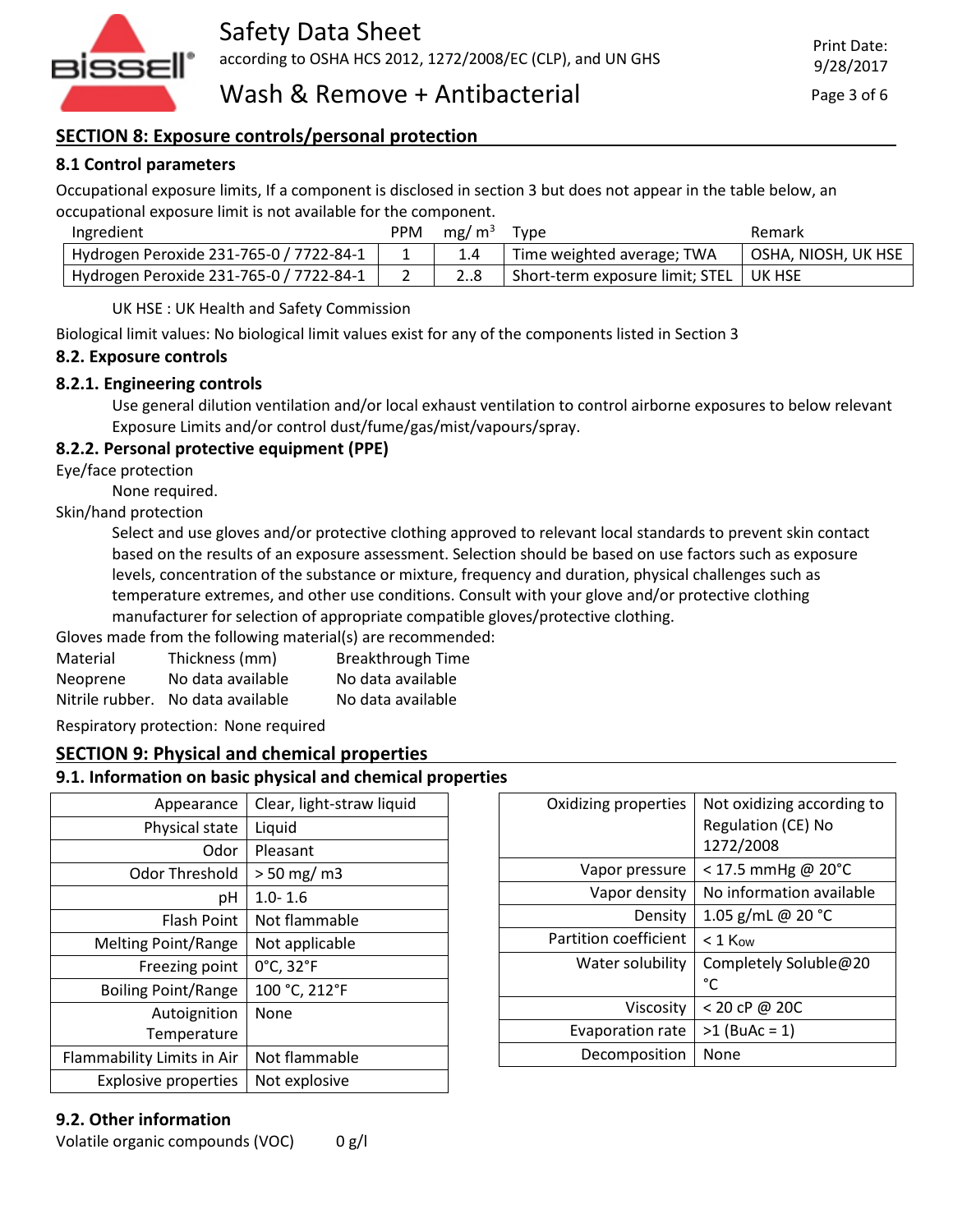

## **SECTION 10: Stability and reactivity**

**10.1 Reactivity,** Stable under normal conditions

**10.2 Chemical stability,** Stable

**10.3 Possibility of hazardous reactions,** No dangerous reaction known under conditions of normal use

**10.4 Conditions to avoid,** Heat

**10.5 Incompatible materials,** Combustible materials. Copper alloys, galvanized iron. Strong reducing agents. Heavy metals. Iron. Contact with metals, metallic ions, alkalis, reducing agents and organic matter may produce decomposition **10.6 Hazardous decomposition products,** Oxygen which supports combustion. Liable to produce overpressure in container. Refer to section 5.2 for hazardous decomposition products during combustion.

### **SECTION 11: Toxicological information**

### **11.1 Information on Toxicological effects**

Information given is based on product testing, and/or similar products, and/or components. The information below may not agree with the EU material classification in Section 2 and/or the ingredient classifications in Section 3 if specific ingredient classifications are mandated by a competent authority. In addition, statements and data presented in Section 11 are based on UN GHS calculation rules and classifications derived from BISSLL assessments.

| CMR effects:                                                            | Not expected to be carcinogenic. Not considered a mutagenic hazard. No toxicity to<br>reproduction |  |  |
|-------------------------------------------------------------------------|----------------------------------------------------------------------------------------------------|--|--|
|                                                                         |                                                                                                    |  |  |
| Acute oral toxicity:                                                    | LD50:> 2000 - 5000 mg / kg Species: rat                                                            |  |  |
| Acute inhalation toxicity: LC50:> 20 mg / l                             |                                                                                                    |  |  |
|                                                                         | Acute dermal toxicity: LD50:> 2000 - 5000 mg / kg                                                  |  |  |
| Skin:                                                                   | Result: Not irritating.                                                                            |  |  |
| Eye irritation:                                                         | Result: Causes serious eye irritation.                                                             |  |  |
| Sensitization:                                                          | Not expected to be a sensitizer                                                                    |  |  |
| Toxicity Repeated dose: Not expected to be a hazard.                    |                                                                                                    |  |  |
| Target organ toxicity - repeated exposure: Not expected to be a hazard. |                                                                                                    |  |  |

### **SECTION 12: Ecological information**

#### **12.1. Toxicity**

Toxicity to fish: LC50:> 100-1000 mg / l, Exposure time: 96 h

Species: Fish

Toxicity to daphnia and other invertebrates that live in water:

EC50:> 100 to 1000 mg / l, exposure time: 48 h

Species: Daphnia magna, the value is estimated from tests on similar products.

Toxicity to algae: EC50:> 100 to 1000 mg / l, Exposure time: 72 h

Species: algae, the value is estimated from tests on similar products.

### **12.2. Persistence and degradability**

Biodegradability: Result: According to the results of tests of biodegradability this product is considered as being readily biodegradable. > 60%, Method: OECD Guide- line 301 D - Ready Biodegradability: Closed Bottle Test

### **12.3. Bioaccumulative potential**

Bioaccumulation: No accumulation expected

### **12.4. Mobility in soil**

If the product enters soil, one or more constituents will or may be mobile and may contaminate groundwater.

### **12.5. Results of the PBT and vPvB assessment**

Results of PBT assessment: This substance does not meet the Persistent, Bioaccumulative and Toxic (PBT), very

Persistent and very Bioaccumulative (vPvB) criteria.

#### **12.6. Other adverse effects,** No data available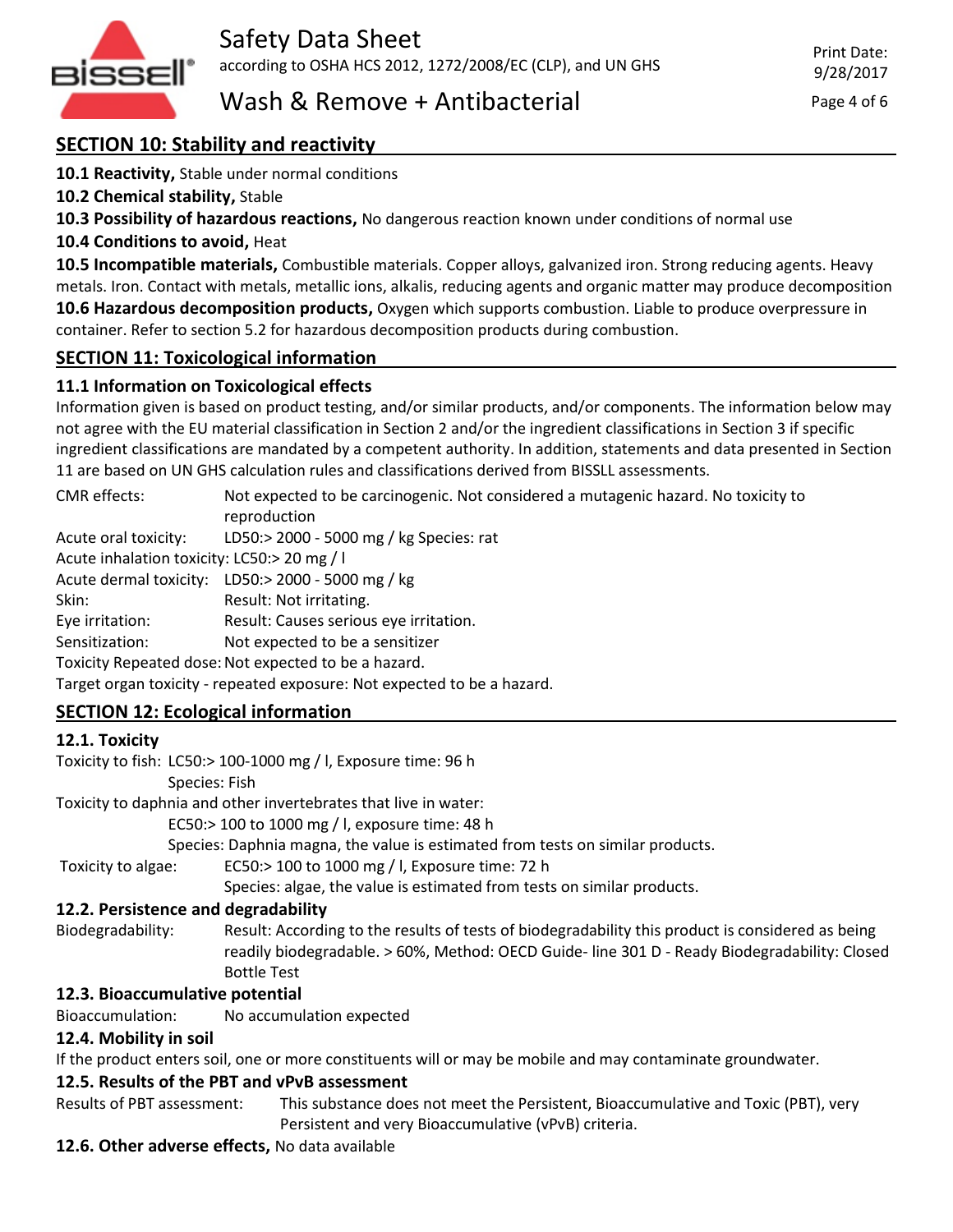

Safety Data Sheet according to OSHA HCS 2012, 1272/2008/EC (CLP), and UN GHS

## Wash  $\&$  Remove + Antibacterial  $\qquad \qquad$  Page 5 of 6

### **SECTION 13: Disposal considerations**

Waste from residues / unused products:

The concentrated contents or contaminated packaging should be disposed of by a certified handler or according to the site permit. Release of waste to sewers is discouraged. Small amounts may be diluted with plenty of water and washed away. Dispose of bigger amounts in accordance with Local Authority requirements The cleaned packaging material is suitable for energy recovery or recycling in line with local legislation. Discharge used solutions to drain

European Waste Catalogue: 20 01 30 - detergents other than those mentioned in 20 01 29.

Empty packaging Recommendation: Non contaminated packagings may be recycled. Recommended cleansing agents: Water

#### **SECTION 14: Transportation information**

ADR: Not hazardous for transport. IMDG: Not hazardous for transport. IATA: Not hazardous for transport RID: Not hazardous for transport DOT: Not hazardous for transport

#### **SECTION 15: Regulatory information**

#### **15.1. Safety, health and environmental regulations/legislation specific for the substance or mixture**

Workplace Exposure Limits EH40. Commission Directive 2000/39/EC - indicative occupational exposure limit values

Regulation (EC) No 1272/2008 Regulation on the Classification, Labeling and Packaging of Substances and Mixtures (as amended).

Regulation (EC) No 1907/2006 Registration, Evaluation, Authorization and Restriction of Chemicals (as amended). Authorisations (Title VII Regulation 1907/2006) No specific authorisations are noted for this product. Restrictions (Title VIII Regulation 1907/2006) No specific restrictions of use are noted for this product.

Detergent Regulation 648/2004/EC

Water hazard classification (Germany): WGK 1 water pollutant (Self-assessment) slightly hazardous to water

Global inventory/ Notification status

- CH INV: Y (positive listing) The composition contains a polymer. The monomers of this polymer has been noted.
- US.TSCA: Y (positive listing) All chemical substances in this product are either listed in TSCA inventory list or are in accordance with exceptions TSCA inventory list
- DSL: Y (positive listing) All components of this product are on the Canadian DSL list.
- AICS: Y (positive listing) Compliance with the inventory
- NZIoC: N (Negative listing) Compliance with the inventory
- ENCS: Y (positive listing) Compliance with the inventory
- ISHL: Y (positive listing) Compliance with the inventory
- KECI: Y (positive listing) Compliance with the inventory
- PICCS: Y (positive listing) Compliance with the inventory
- IECSC: Y (positive listing) Compliance with the inventory

For explanation of abbreviations, see chapter 16.

#### **15.2. Chemical Safety Assessment**

A Chemical Safety Assessment is not required for this mixture